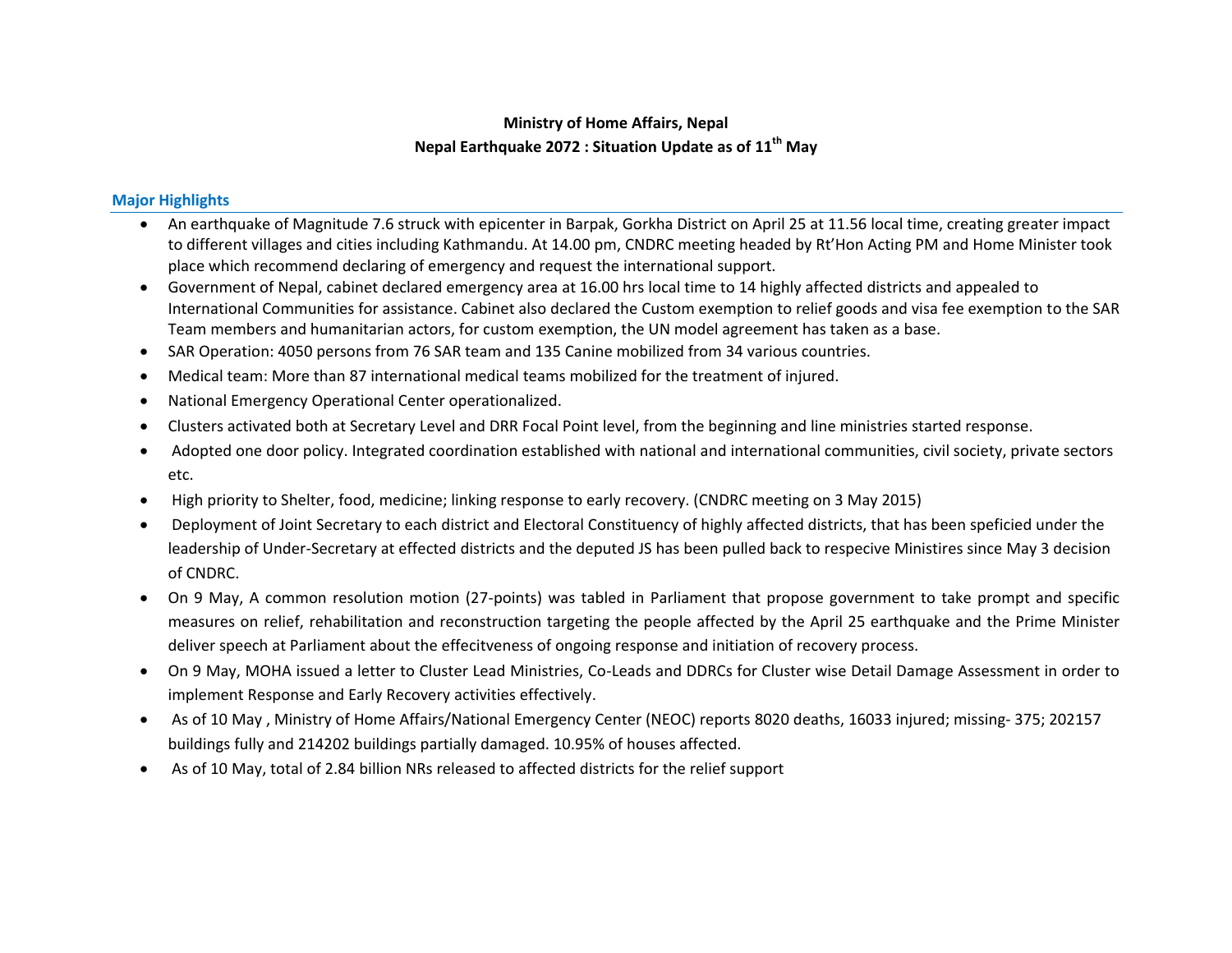## **Overview**

On 25 April 2015, at 11:56 local time, devastating earthquake of about 7.6 magnitude struck in Nepal, with epicenter in Barpak VDC (15 KM depth) of Gorkha District (north-west) of Kathmandu; south of China border. This tolled thousands of death and injuries leaving millions of people displaced from rural hilly areas and Kathmandu valley. Many aftershocks were continued and majority of population remain outside the house at least for 4-5 nights. The districts of Western and Central Development Region including Kathmandu valley were highly affected by the earthquake. Most affected districts are Gorkha, Lamjung in Western Region and Kavre, Sindhupalchowk, Dhading, Nuwakot, Rasuwa, Dolakha and Kathmandu valley in the Central Region. Several villages were collapsed in rural areas; collapsed and damage of public and historic buildings in Kathmandu valley.

## **Major Response Update**

- **On 25 April**: Meeting of Central Natural Disaster Relief Committee (CNDRC) was held just two hour after the major hit of earthquake as mandated by Disaster Relief Act 1982 and recommended to Government of Nepal to declared emergency area for 1 month to highly affected districts. The cabinet declared emergency to 14 districts: Gorkha, Sindhupalchowk, Dhading, Kavre, Dolakha, Nuwakot, Ramechhap, Sindhuli, Rasuwa, Kathmandu, Lalitpur, Bhaktapur, Makwanpur and Okhaldhunga. The meeting also decided to establish Response Coordination Center to accelerate the Search and Rescue (SAR) operation, central command post, coordinate between government and international organizations for relief support and appealed to International Communities for their assistance. Initially, total of 820 deaths reported from 24 districts. With possibility of aftershocks of several tremors, people were alerted to keep calm and requested to provide information for the assistance via contacting to security on 100 and NEOC in 01- 4200258/105/203. MOHA appealed to National, International organizations, donors and local communities to contribute in response activities.
- **On 26 April**: Helicopters of Nepal Army, Private Sectors, and neighbouring county India mobilized for SAR operation in highly affected districts and injured were treated in nearby hospitals. Total of 16 shelter camps were establish in Kathmandu valley for the IDPs. Relief distribution initiated. EQ of 6.9 Rector Scale at 1300hr further increased damage and loss of life. Total death increased to 2430 (Ktm valley-1152 and outside-1278) and injured-5936 people. MOHA appealed not to generate any unauthentic rumors to the public.
- **On 27 April 2015:** As the situation is gradually changing into normal, MOHA appealed to functionalize all the activities to provide basic services. Further expected to provide constructive support from all sectors to access market, clean water and sanitation, and creating healthy environment.
- **On 28 April 2015**: Total death reached to 4680 and injured-9230. Injured were treated in nearby health institutions. From the preliminary information, 1672 houses fully and 2597 houses were partially damaged. Helicopters of Nepal Amy, Private sectors and neighboring country India mobilized to provide immediate relief package to the affected districts (Ramechhap, Dolakha, Nuwakot, Rasuwa, Dhading, Okhadhunga, Solukhumbu, Kavrepalanchowk, Sindhupalanchowk, Gorkha) districts. Total of 263 million Nepalese Rupees released to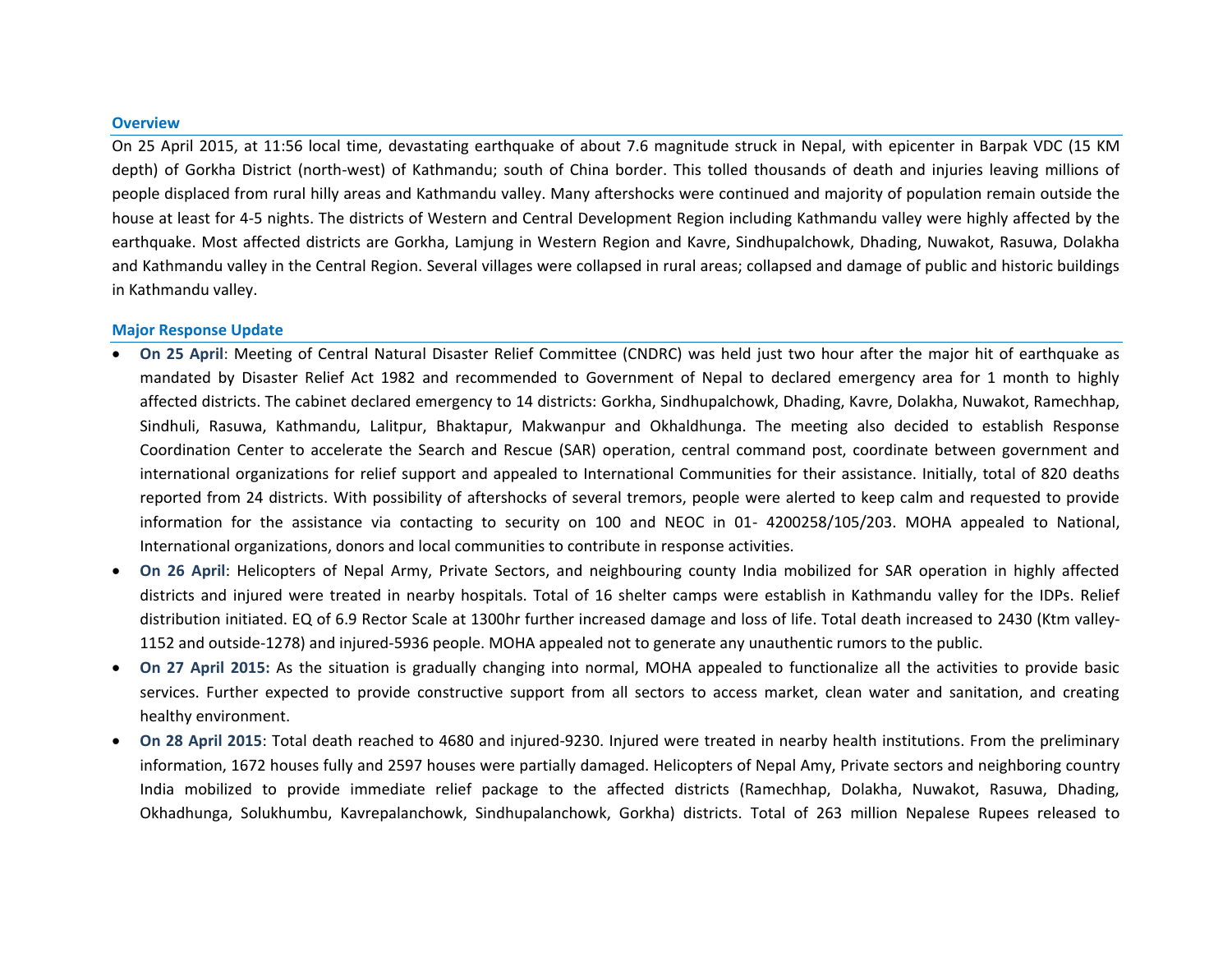affected districts for the relief support. MOHA appeals for the optimum utilization of internal and external resources to the EQ affected people.

- **On 29 April 2015**: Ministry of Home Affairs established information desk with focal persons in order to disseminate and publish information on response and relief status at the interval of 4 Hrs each day.
- **On 1 May 2015**: Search and Rescue operation, initial assessment and relief distribution have been continuing. Helicopters from Nepal Army, private sectors and neighboring country India have been used in Earthquake affected areas of various districts to supply relief package and rescue operation. Total of 132427 security personals have been mobilized for search and rescue operation. Total death reached to 6260 and injured 13868 so far. Bangladesh, Algeria and India provided additional 23.6 MT of relief items. Various international communities provided medical service in the affected areas. The team from India, Russia, Thailand, Pakistan, USA, Malesiya, Singapur, China, Tarki, Isreail, Netharland, Belgium, Spain, Canada, France and UK continued SAR operation in affected areas. MOHA released total of 640 million NRs to affected districts for the relief support by this date. Local organizations and communities continue the relief collection and distribution. MOHA urged such concerned organization to coordinate and contact with local administration for the effective response.
- **On 2 May 2015**: Search and Rescue operation, assessment and relief distribution have been continuing. Helicopters from Nepal Army, private sectors and neighboring country India have been used in Earthquake affected areas of various districts to supply relief package and rescue operation. Total of 132754 security personals have been mobilized for search and rescue operation. Total death reached to 7040 (including foreigners-54) and injured-14100. As per the record of MOHA, total of 7812 Quintal of rice, 310 Quintal sugar, 277 Quintal salt, 94442 carton noodles, 28945 carton biscuit, bitten rice-3249 Quintal, lentil-3600 Sac, Tent-47801, water purifying tablet-18900 tablet, Soap-2520 distributed in affected districts. Total of 1.35 billion NRs released to affected districts for the relief support by this date.
- **On 4 May 2015**: Search and Rescue operation, assessment and relief distribution have been continuing. Helicopters from Nepal Army, private sectors and neighboring country India have been used in Earthquake affected areas of various districts (Rasuwa, Nuwakot, Kavrepalanchowk, Dhading, Gorkha, Sindhupalchowk, Dolakha, Solukhumbu) to supply relief package and rescue operation. Total of 131565 security personals (Nepal Army-65016, Nepal Police-41776, Armed Police Force-24775) have been mobilized for search and rescue operation. Total death reached to 7366 (including foreigners-57) and injured-14371 (Including foreigners-51). Relief support from various countries and organization is continuous. As of today, relief support from India, Bangladesh, Myanmar, Pakistan, China, Thailand, Shrilanka, Indonesiya, Ajabaijan, Korea, Aljeria, Oman, Sweetzerland, Singapur, Jarmany, Japan and including other countries reached to: Rice-1271 Quintal, Sugar-61Q, Salt-68 Q, Bitten rice-1580 Q, noodles-8900 cartoon, dry food-400 cartoon, water-45904 cartoon, other-11756 set, Tent-114735, Tarpaulin-34861, Blanket-149840, other-9499. As per the record of MOHA, total of 98191 Quintal of rice, 690 Quintal sugar, 573 Quintal salt, 182034 carton noodles, 57775 carton biscuit, Water-15798 case, Bitten Rice-3249 Quintal, lentil-45 Quintal, Dalmot-90 Sac, Tent-159134, Blanket-4523, water purifying tablet-213171, hygiene kits-2670, Soap-8520 distributed in affected districts. Total of 1.79 billion NRs released to affected districts for the relief support.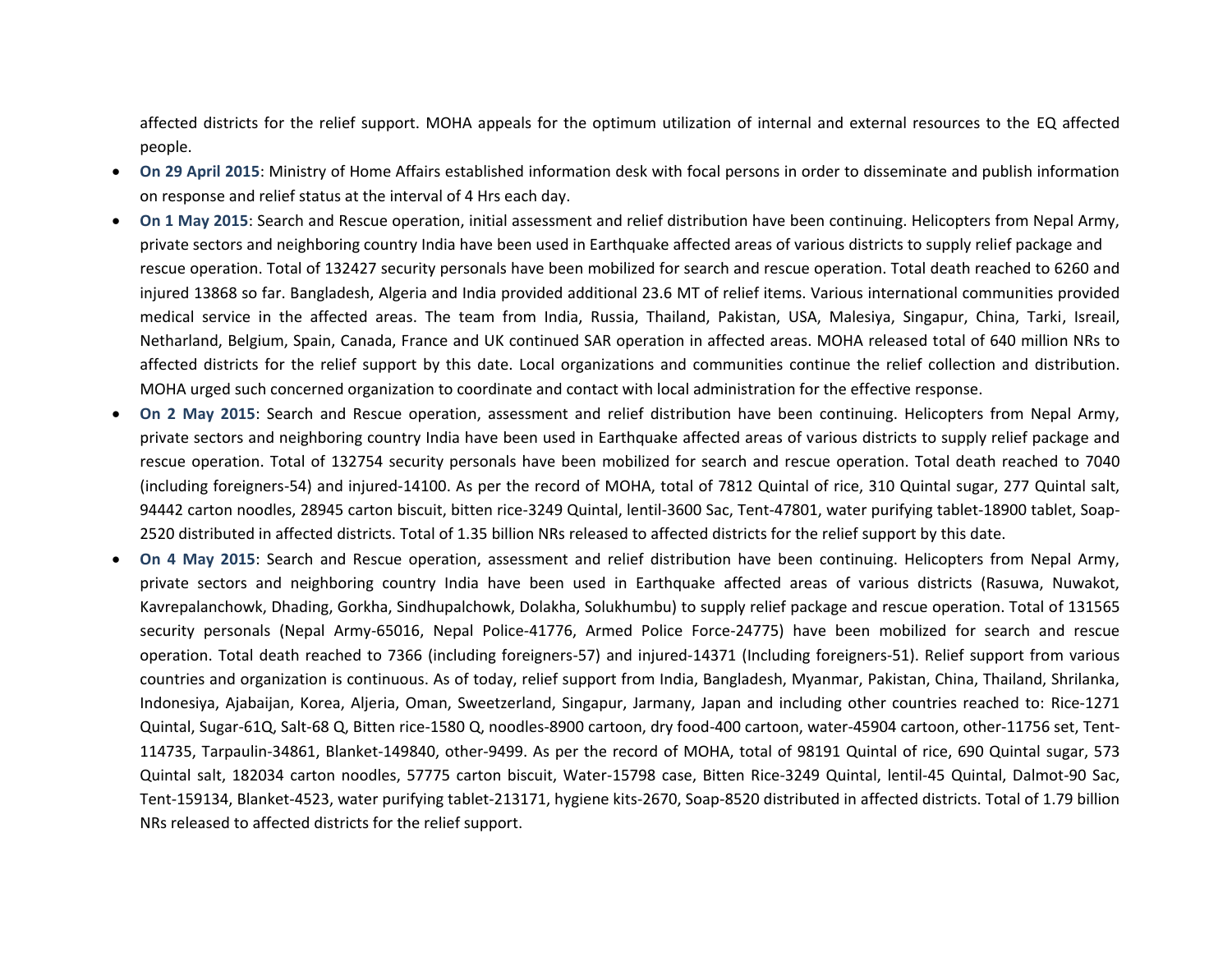**On 7 May 2015**: Search and Rescue operation, assessment and relief distribution has been continue from government, NGOs and private sectors. For this, Helicopters from Nepal Army, India, China and America have been used in Earthquake affected areas of various districts (Rasuwa, Nuwakot, Dhading, Gorkha, Sindhupalchowk, Dolakha, Solukhumbu, Ramechhap) to supply relief package and rescue operation. On 7 May, total of 131557 security personals (Nepal Army-65017, Nepal Police-41776, Armed Police Force-23764) have been mobilized for search and rescue operation. Total death reached to 7802 (including foreigners-57) and injured-15911 (Including foreigners-52). Relief assistance from various countries and organization is continuous. As of today, relief support from India, Bangladesh, Myanmar, Pakistan, China, Thailand, Shrilanka, Indonesiya, Ajabaijan, Korea, Aljeria, Oman, Sweetzerland, Singapur, Germany, Japan, Baharain, Bhutan, Canada, Netherland, Poland and including other countries reached to: Rice-2915 Quintal, Sugar-292 Q, Salt-96 Q, Bitten Rice-1885Q, Noodles-12716 cartoon, Biscuits-19608 cartons, dry food-1921 cartoon, water-41647cartoon, other-23161 set; Tent-118348, Tarpaulin-195058, Blanket-170754 , other-11396.

As per the record of MOHA, total of Rice-105234 Quintal, Sugar-719 Q, Salt-851.5 Q,Noodles- 210623 carton, -Biscuit-75559 carton , Water-17798 Case, Bitten Rice-4895 Q, Lentils-145 Q, Dry Food-2525 Carton; Tent-266818, Solar Light-3528, Blanket-325703, cloths-21 Sac, Soap-56226, water purifying tablet-213172 tablet, hygiene kits-2670 including kitchen utensils distributed in affected districts.

As of this date, total of 2.43 billion NRs released to affected districts for the relief support. Monitoring of the relief distribution from the monitoring team is continuous in the affected districts.

 **On 8 May 2015**: The Home Ministry issued a statement on 8 May following news from Kathmandu, Lalitpur and Bhaktapur that some landlords were increasing house rent after in the earthquake of 25 April 2015.

"It is not fair on social, ethical and legal grounds to charge high rent from those affected families instead of helping them," mention in the statement.

The ministry has also requested people to inform the authorities if the house owners increase the rent. Complaints could be recorded by calling Nepal Police at 100 and call cente-1234 or the Armed Police Force-1114.

The government has also directed to District Administration Offices to take stern action against those house owners inside Kathmandu Valley who increase the house rent taking undue advantage in the aftermath of the earthquake.

- **On 9 May 2015**: As per the decision of Government of Nepal on 8 May 2015, The Government clarify the notice in order to dismantle the houses that were not completely damaged but not appropriate to live by the devastating EQ on 25 April 2015. In this regard, the Press Appeal states that If the house owner wants to manage by dismantling the building by himself, he/she should need to apply to concerned Metro –Politian city/Sub-metro Politian/Municipality/VDCs to dismantle the buildings with estimated cost, So that, he/she will be eligible to receive relief support as equivalent to other affected .
- **On 10 May 2015:** Search and Rescue operation, assessment and relief distribution has been continue from government, NGOs and private sectors, for this, Helicopters, Nepal Army, Nepal Police, Armed Police Force and Civil servants were mobilized.